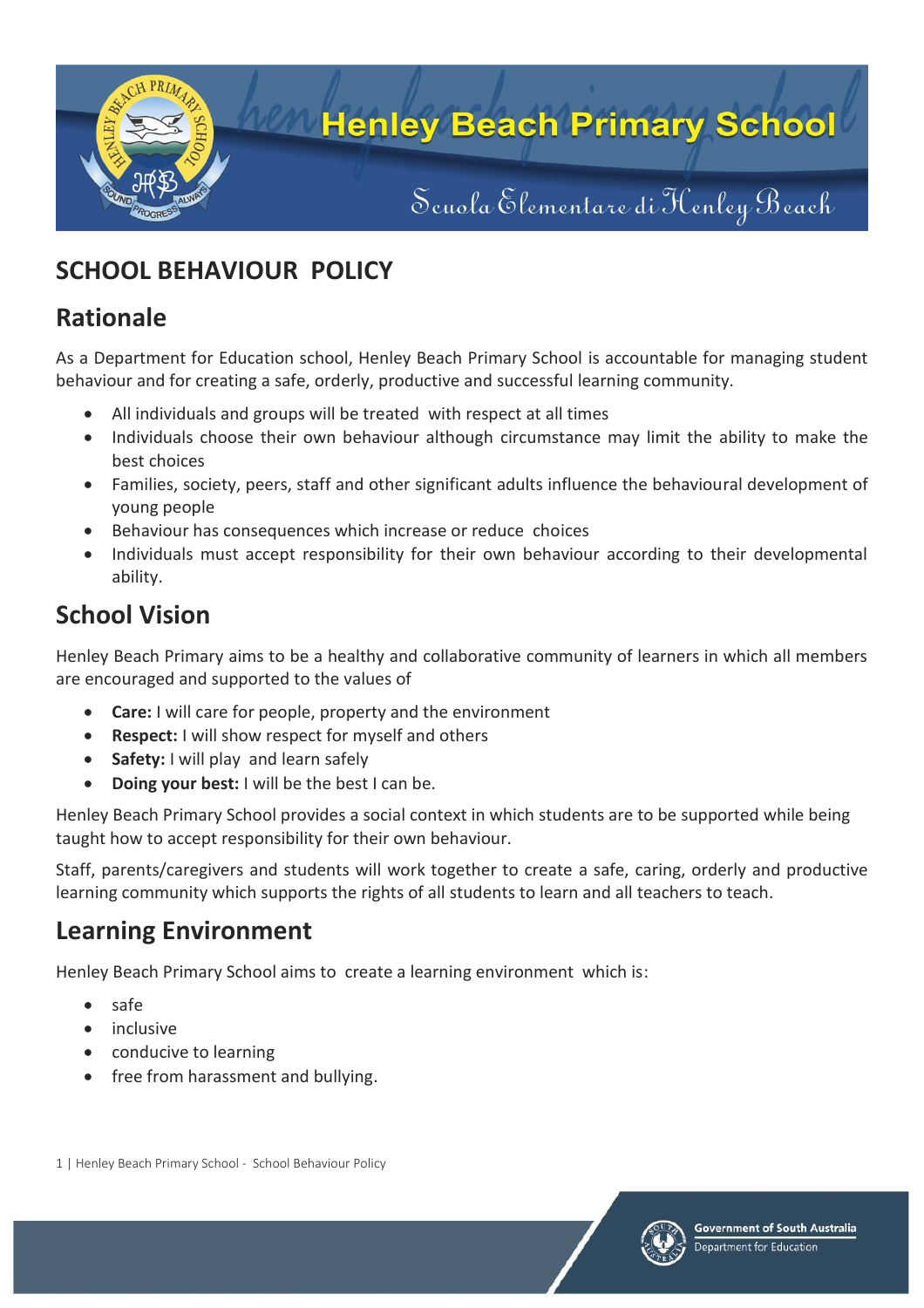We recognise the relationship between teachers and the students is crucial in the learning process and therefore endeavour to create a warm and friendly atmosphere where each student feels safe, respected and valued as a person.

We encourage students and staff to:

- show tolerance and acceptance of difference and diversity
- have an open mind as they experience the customs of different cultures
- look for and value the qualities of others
- be critical listeners, readers and learners.

#### **Curriculum**

The school strives to have an inspiring curriculum which promotes the learning of life skills and responsibility for one's own learning and behaviours.

Henley Beach provides a curriculum which is inclusive and that all students are able to participate in and succeed at their own level.

## **Parent/ Caregiver Responsibilities**

Parents/caregivers responsibilities include:

- ensuring that the student regularly attends school and notifies of absences
- keeping the school informed of health issues, behavioural concerns or other matters of relevance
- complying with the Department for Education School Discipline Policy.

### **Staff Responsibilities**

School staff will:

- develop and foster positive relationships with students and families
- communicate and interact effectively with students and engage in cooperative problem solving relationships to address behavioural issues
- establish, maintain, make explicit and model the school's expectations relating to student behaviour
- develop with students a set of acceptable behaviours and expectations which are consistent with the school values. These will be displayed in the classroom
- respond positively to responsible student behaviour and apply consequences if students interfere with teaching and learning and the safe school environment
- utilise Restorative processes focussed on behaviour, responsibility for actions and personal role in the resolution.